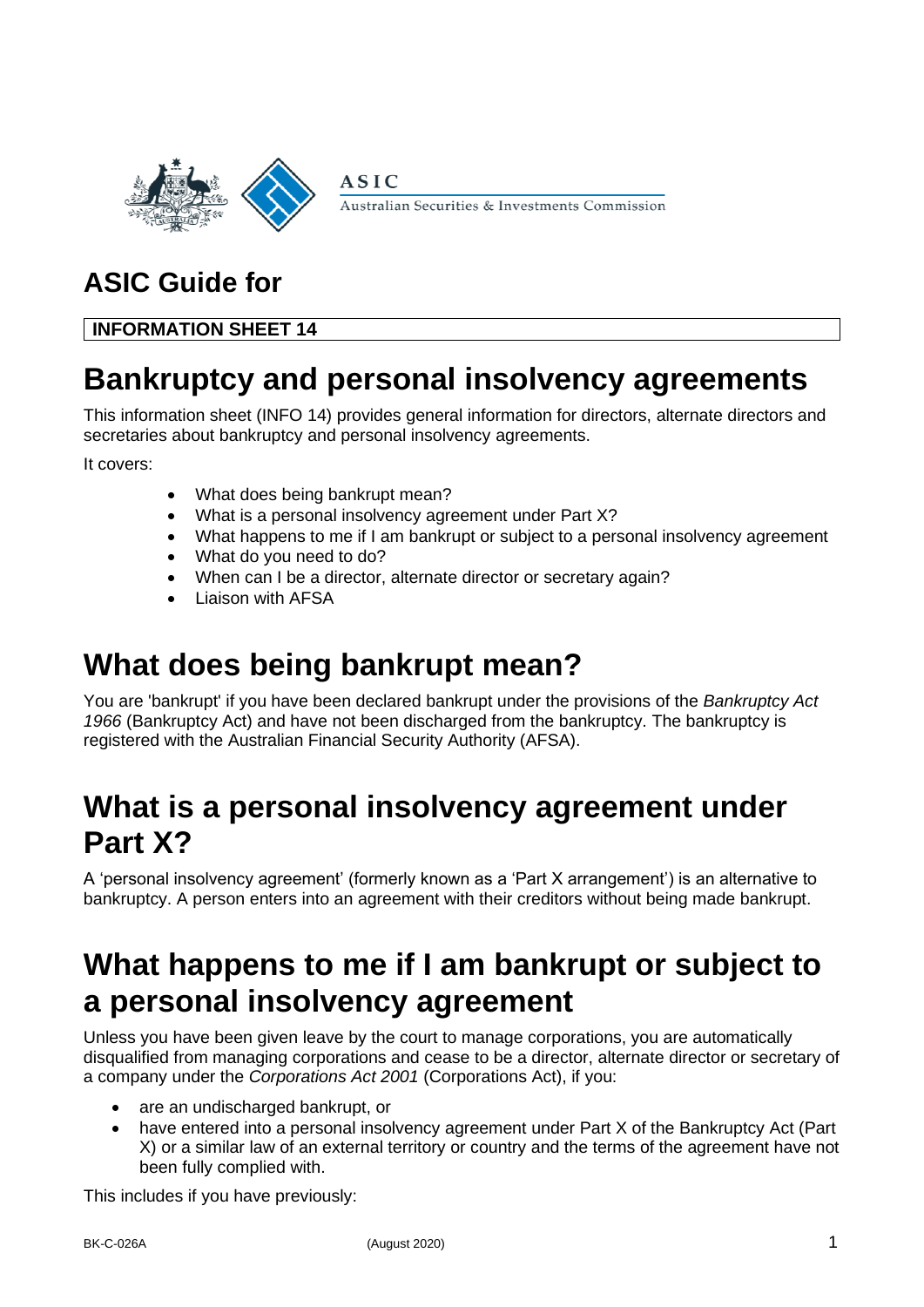- executed a deed of arrangement under Part X where the terms have not been fully complied with, or
- not complied with all the terms of a composition under Part X including where final payment has not been made.

It is an offence for a person within one of the above categories to continue to manage a corporation without the leave of the court. If convicted, the penalty is a fine up to \$8,500 or one-year imprisonment, or both.

If you have any questions about whether you are bankrupt or have entered into a personal insolvency agreement, you should contact AFSA.

#### **What do you need to do?**

If you fall within one of the above categories, you should promptly lodge with us a Form 296 *Notice of disqualification from managing a corporation*.

While you may automatically cease as an officeholder of a company, the company must still notify us of your cessation as a director, alternate director or secretary and the appointment of a replacement (if applicable), by making your changes online by lodging Form 484 *Change to company details* within 28 days of the cessation. If there is more than one officer in your company, any remaining officers should complete Form 484 online. If there are no other officers in the company, but there are members other than you, the members can appoint a replacement director.

If you are the only officeholder and member, your trustee in bankruptcy can appoint another person as a director of the company to take your place.

The company may wish to seek independent legal advice if your disqualification from managing a corporation affects the continued operation of the company, including if the number of directors are below the minimum required under the Corporations Act.

If the company is no longer carrying on a business, another officeholder or member of the company may wish to apply for voluntary deregistration by completing and returning, Form 6010 *Voluntary deregistration of a company* to us.

Consideration can be given to the deregistration of the company if the company meets all of the following criteria:

- all members of the company agree to the deregistration
- the company is not carrying on business
- the company's assets are worth less than \$1,000
- the company has paid all fees and penalties payable under the Corporations Act
- the company has no outstanding liabilities
- the company is not a party to any legal proceedings.

#### **When can I be a director, alternate director or secretary again?**

You can be a director, alternate director or secretary again:

- if you were an undischarged bankrupt, after the bankruptcy is discharged
- if you were subject to a personal insolvency agreement under Part X, after all the terms of the agreement have been fully complied with.

The company will need to reappoint you in accordance with the company's constitution and notify us of the appointment by lodging Form 484 online within 28 days of the appointment.